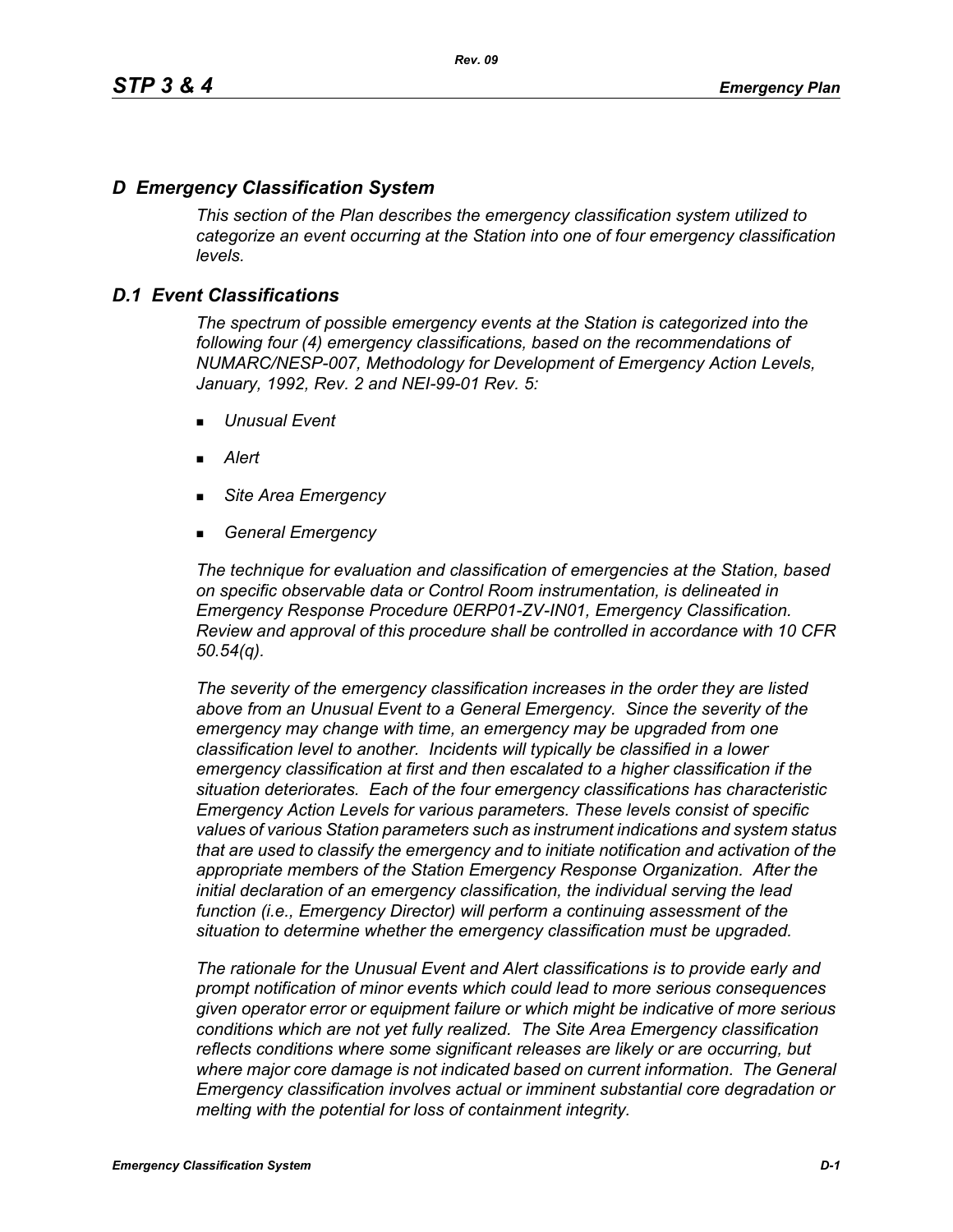*The philosophy taken for classification will always be to immediately declare the highest classification for which a set of limits have been attained (Emergency Action Levels). For example, a Site Area Emergency would be declared directly if the Emergency Action Level of that classification had been attained, even if the lower, Alert classification had not been previously declared. In utilizing the Emergency Action Level criteria as the basis for initiating emergency response activity, there may be instances when the Station Operations staff cannot determine quickly which of two action levels is appropriate for a particular occurrence. In those cases, the occurrence is treated as the higher level of classification and the appropriate response for that level is initiated.*

*Initial assessment of plant conditions and emergency classification are performed by shift operating personnel under the direction of the Shift Supervisor. The Shift Supervisor/Emergency Director shall declare the emergency class within 15 minutes from the time that information, which exceeds an EAL, is available.*

### *D.2 Safety Features*

*The Units are designed with structures, systems, and components to prevent or mitigate the consequences of postulated events that may result in the release of radioactive material into the environment that could produce doses in excess of established values. The Units are also designed with process, radiation monitoring, and analytical instrumentation to measure radioactivity in the Units system fluids, building atmospheres, and liquid and gaseous effluents. These structures, systems, and components are also described in the Final Safety Analysis Report(s).*

*The initiating conditions and events that determine the emergency classification are based on the actual or potential failure, malfunction, or improper operation of these structures, systems, and components. Some of the initiating conditions and events are directly identifiable by their existence, such as operation of a safety system or a fire, while others require observation of process and radiation monitoring instrumentation and/or radiochemical analysis.*

*Emergency Response Procedures 0ERP01-ZV-IN01, Emergency Classification, and Tables D-1 and D-2 provide initiating conditions that lead to Emergency Action Levels and associated emergency classification. Emergency Response Procedure 0ERP01-ZV-IN01, Emergency Classification, contains process parameter instrumentation and corresponding values, equipment status, and non-process conditions and events for identifying the initiating conditions and events that constitute the Emergency Action Level for each classification. The initiating conditions found under the various classifications are intended as general guidelines and represent the types of conditions that may be evaluated to confirm or modify, at any time, the emergency classification and action level response initiated by the Operations staff. The actual situation, however, from Unusual Event to General Emergency, involves many variables in going from plant instrumentation readouts of a pre-accident situation to significant radiological exposures to the public. Such readings may usefully serve as conservative criteria for determining when to mobilize various emergency organizations, but final decisions to notify and alert the public utilizing the Prompt Notification System are the decisions of the local and State governmental officials.*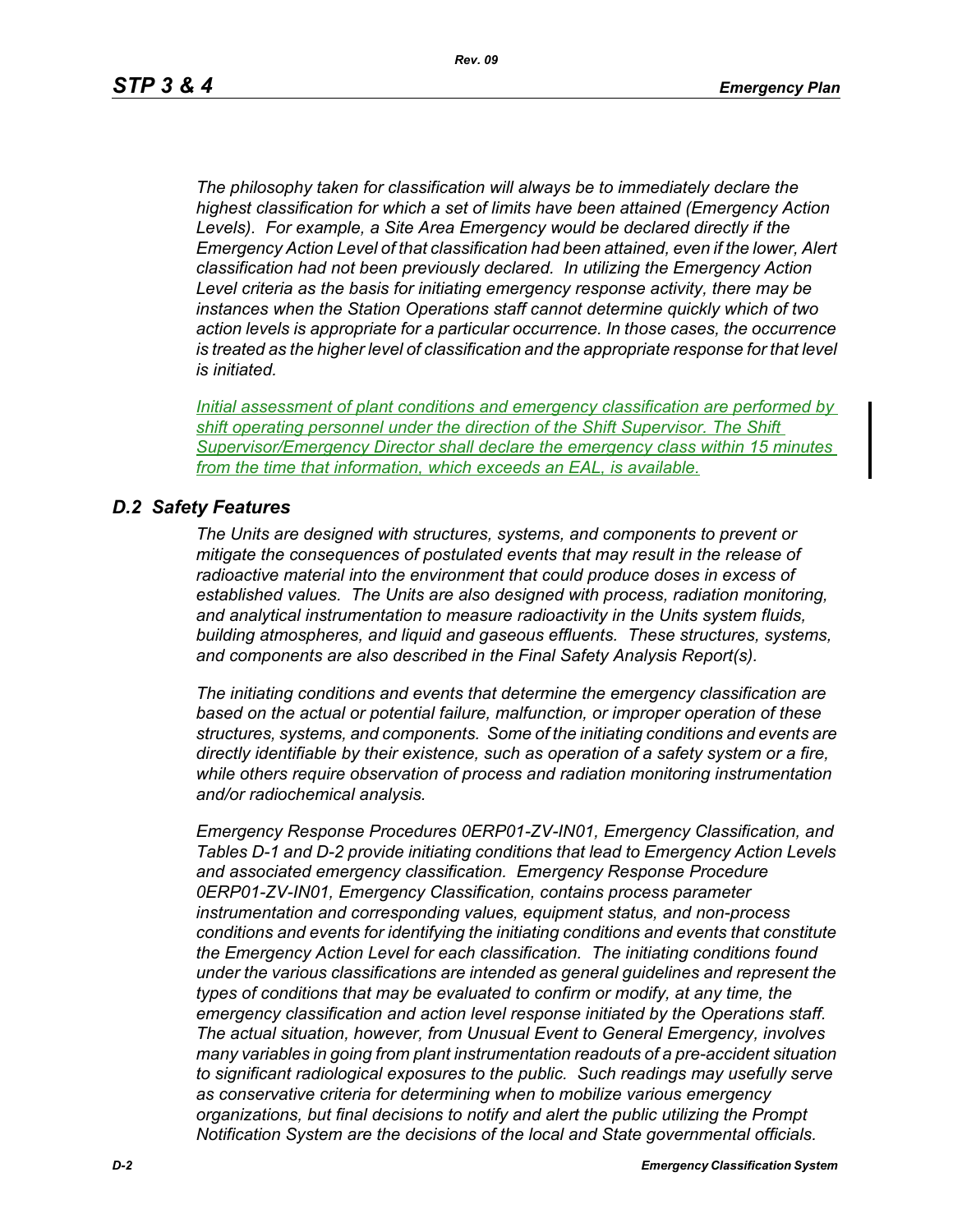*Station process emergency conditions and events are confirmed and mitigated by use of Emergency Operating Procedures. These procedures are based on guidelines developed by the Westinghouse and General Electric Owners Groups and require the monitoring of critical safety functions and a diagnostic evaluation to classify the emergency.*

*Non-process emergency conditions and events are confirmed as required by the use of specific Station procedures or physical confirmation.*

*Station procedures contain the specific instrumentation, equipment status, and nonprocess conditions and events that are used to establish the emergency classification.*

#### *D.3 Emergency Classifications*

*The following subsections describe each emergency classification. The descriptions contained in these subsections are not intended to be totally descriptive nor allinclusive. The Emergency Director will declare an appropriate emergency classification when, in his judgment, the Station status warrants.*

### *D.3.1 Unusual Event Classification*

*Unusual Event is the least severe of the four classes of emergency, in that events are in process or have occurred which indicate a potential degradation of the level of safety of the station or indicate a security threat to facility protection has been initiated. No releases of radioactive material requiring offsite response or monitoring are expected unless further degradation of safety systems occurs.*

*This classification includes those situations which, unless complicated by other factors, pose no harm to the public but for which it is prudent to notify Station personnel, State, local, and Federal officials to provide them with current information on unusual events which are occurring or have occurred at the Station*

*Events in this classification will initiate activation of the Emergency Notification and Response System (ENRS) to notify Emergency Response Organization (ERO) Personnel. This is an information only notification and does not require activation of Emergency Facilities.* 

#### *D.3.2 Alert Classification*

*The Alert classification includes events that are in process or have occurred which involve an actual or potential substantial degradation of the level of safety of the station or a security event that involves probable life threatening risk to site personnel or damage to site equipment because of HOSTILE ACTION. Any releases are expected to be limited to small fractions of the Environmental Protection Agency (EPA) Protective Action Guideline exposure levels. This emergency classification includes those situations for which it is prudent to notify Station personnel, and State, Local, and Federal officials in order to assure that emergency personnel are available to respond should the situation become more serious. These situations, unless upgraded to a more severe emergency classification, pose no threat to the public but confirmatory*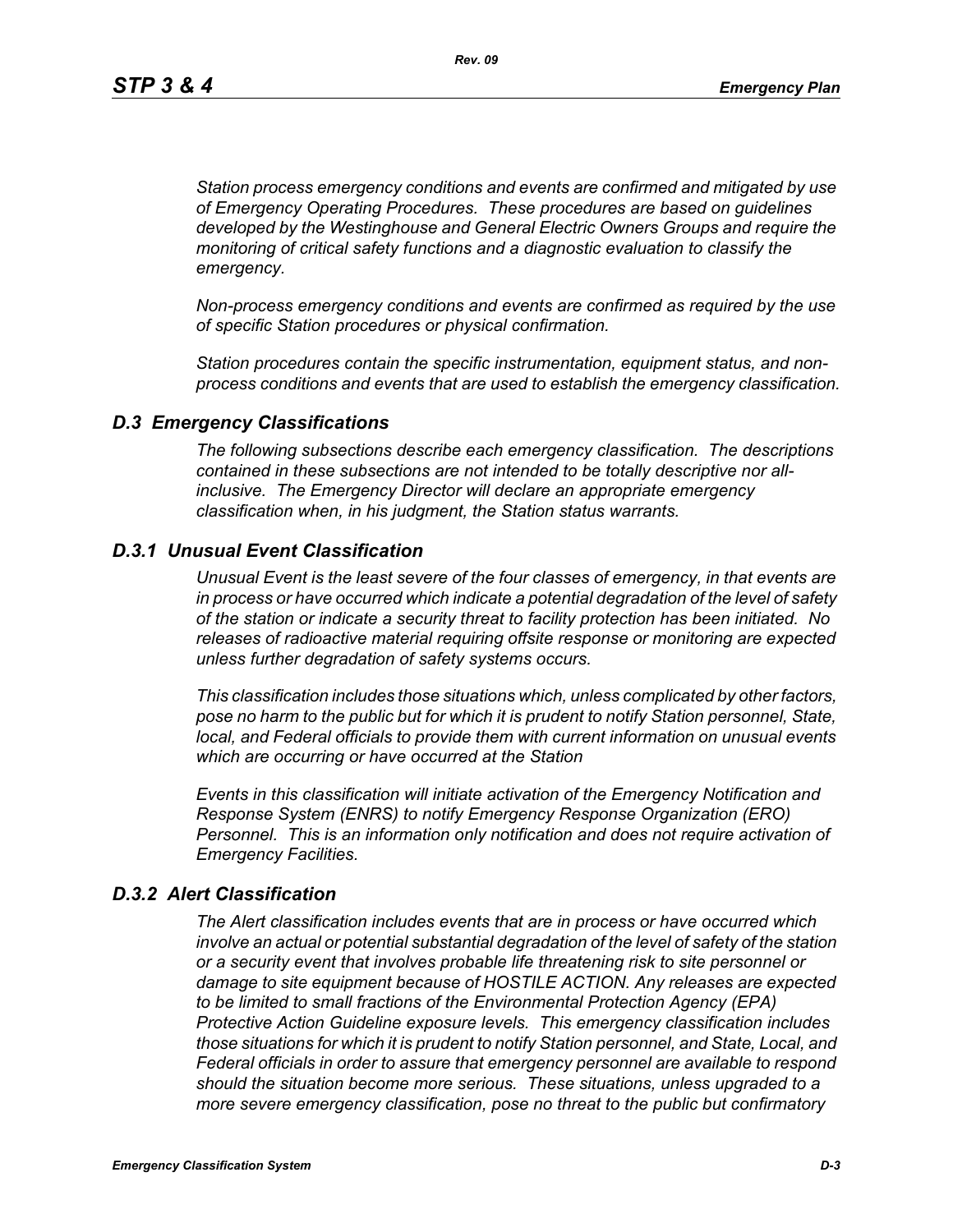*radiological monitoring by the State may be appropriate in order to verify that no harm to the public has occurred.*

*Events in this classification will initiate activation of the Technical Support Center and Operations Support Center. The Emergency Operations Facility and the Joint Information Center shall be staffed as a precautionary action and may be activated at the discretion of the Emergency Director. The personnel in the Emergency Operations Facility act in a support function to the Technical Support Center. The Emergency Operations Facility Dose Projection capability is activated at an Alert. Any Emergency Response Facility may be activated at the discretion of the Emergency Director.*

### *D.3.3 Site Area Emergency Classification*

*The Site Area Emergency classification includes events that are in process or have occurred which involve an actual or likely major failures of station functions needed for protection of the public or HOSTILE ACTION that results in intentional damage or malicious acts; (1) toward site personnel or equipment that could lead to the likely failure of or; (2) that prevent effective access to equipment needed for the protection of the public. Any releases are not expected to result in exposure levels which exceed Environmental Protection Agency (EPA) Protective Action Guideline exposure levels beyond the site boundary. This emergency classification includes those situations for which it is prudent to notify Station personnel, State, County, and Federal officials to allow emergency response facilities to be staffed and personnel required for evacuation of near site areas to prepare and stage should the situation become more serious.* 

*Situations classified under the Site Area Emergency classification are those for which it may be prudent to provide early warning to the general public within the ten (10) mile Emergency Planning Zone to provide an increased state of readiness should the situation become more serious.*

*Although Protective Action Recommendation are not required, declaration of a Site Area Emergency will require initiation of emergency response actions by the Station personnel and the State and County authorities.*

### *D.3.4 General Emergency Classification*

*The General Emergency is the most severe emergency classification defined in this Plan. The General Emergency classification includes events that are in process or have occurred which involve actual or imminent substantial core degradation or melting with potential for loss of containment integrity or HOSTILE ACTION that results in an actual loss of physical control of the facility. Releases can be reasonably expected to exceed Environmental Protection Agency (EPA) Protective Action Guideline exposure levels offsite for more than the immediate site area. This emergency classification includes those situations for which it is prudent to notify Station personnel, State, County, and Federal officials to allow the cognizant organizations to take predetermined protective actions, such as shelter or evacuation of the public, in order to minimize the potential for radiological exposure of the public. For these situations, it is prudent to provide early warning to the population within the*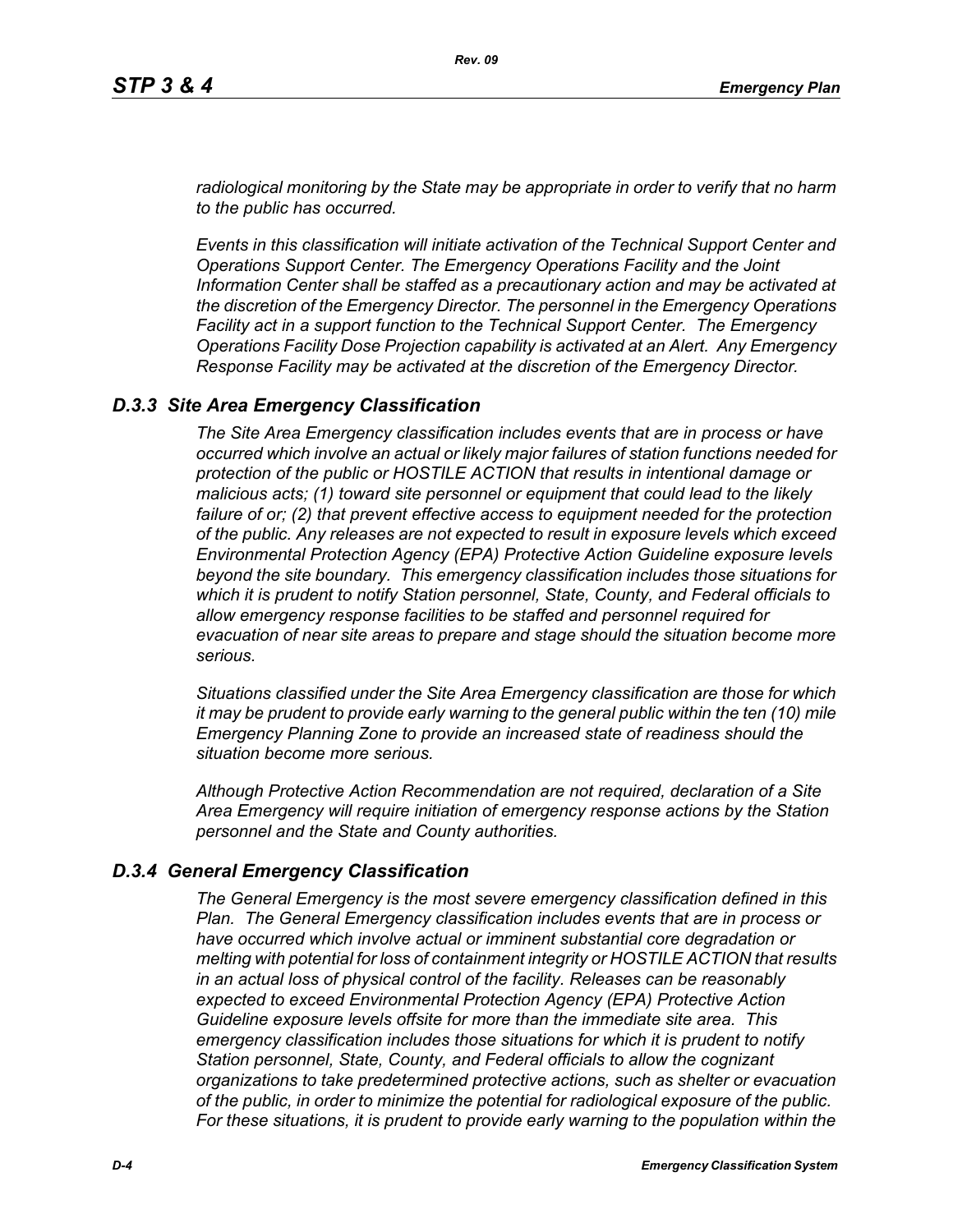*ten (10) mile Emergency Planning Zone to allow the public to take any necessary protective actions.*

#### *Table D-1 (Units 1 and 2) Initiating Conditions For Emergency Classification Page 1 of 4*

**NOTE**

*The following GENERALIZED initiating conditions describe entry into the four emergency classifications for each category. Refer to Emergency Plan Implementing Procedures for, Emergency Classification for the SPECIFIC initiating conditions, plant parameter values and Emergency Action Levels.*

|                        |                      |                      | <b>SITE AREA</b>     | <b>GENERAL</b>        |
|------------------------|----------------------|----------------------|----------------------|-----------------------|
| <b>CATEGORIES</b>      | <b>UNUSUAL EVENT</b> | <b>ALERT</b>         | <b>EMERGENCY</b>     | <b>EMERGENCY</b>      |
| <b>Fission product</b> | Any loss or any      | Any loss or any      | Loss of both fuel    | Loss of any two       |
| barriers               | potential loss of    | potential loss of    | clad and reactor     | barriers and          |
|                        | containment          | clad or reactor      | coolant system or    | potential loss or     |
|                        |                      | coolant system       | potential loss of    | loss of third barrier |
|                        | Fuel clad            |                      | both fuel clad and   |                       |
|                        | degradation          |                      | reactor coolant      |                       |
|                        |                      |                      | system               |                       |
|                        | Reactor coolant      |                      | or                   |                       |
|                        | system leakage       |                      | Potential loss of    |                       |
|                        |                      |                      | either fuel clad or  |                       |
|                        |                      |                      | reactor coolant      |                       |
|                        |                      |                      | system and loss of   |                       |
|                        |                      |                      | any additional       |                       |
|                        |                      |                      | barrier              |                       |
| Electrical             | Unplanned loss of    | AC power to 3        | Loss of all class 1E | Prolonged loss of     |
|                        | class 1E direct      | engineered safety    | direct current       | offsite and onsite    |
|                        | current power        | feature busses is    | power                | power to all 3        |
|                        | during cold          | reduced to a single  |                      | engineered safety     |
|                        | shutdown or          | power source such    | Loss of offsite and  | feature busses        |
|                        | refueling            | that any single      | onsite power to all  |                       |
|                        |                      | failure would result | 3 engineered safety  |                       |
|                        | Loss of offsite      | in loss of all AC    | feature busses       |                       |
|                        | power to             | power                |                      |                       |
|                        | engineered safety    |                      |                      |                       |
|                        | feature busses       | Loss of offsite and  |                      |                       |
|                        |                      | onsite power to all  |                      |                       |
|                        |                      | 3 engineered safety  |                      |                       |
|                        |                      | feature busses       |                      |                       |
|                        |                      | during cold          |                      |                       |
|                        |                      | shutdown or          |                      |                       |
|                        |                      | refueling            |                      |                       |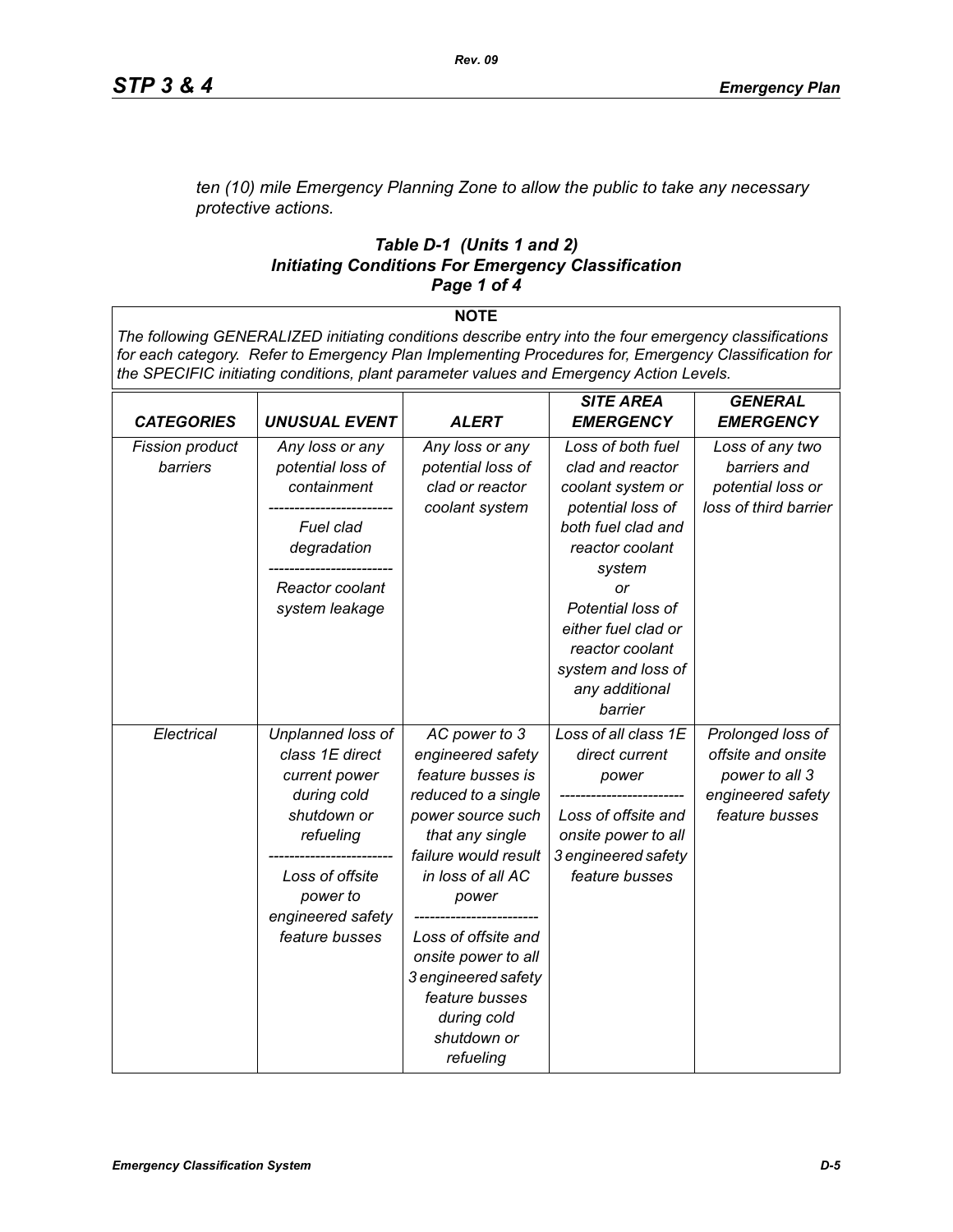# *Table D-1 (Units 1 and 2) Initiating Conditions for Emergency Classification Page 2 of 4*

| <b>CATEGORIES</b>    | <b>UNUSUAL EVENT</b>        | <b>ALERT</b>          | <b>SITE AREA</b><br><b>EMERGENCY</b> | <b>GENERAL</b><br><b>EMERGENCY</b> |
|----------------------|-----------------------------|-----------------------|--------------------------------------|------------------------------------|
| Reactor protection / | Inability to reach          | Failure of reactor    | Failure of reactor                   | Failure of the                     |
| <b>Technical</b>     | required shutdown           | protection system     | protection system                    | reactor protection                 |
| Specification        | within required             | to complete or        | to complete or                       | system to complete                 |
|                      | <b>Technical</b>            | initiate an           | initiate an                          | an automatic                       |
|                      | <b>Specification limits</b> | automatic reactor     | automatic reactor                    | reactor trip and                   |
|                      |                             | trip and manual trip  | trip and manual trip                 | manual trip was not                |
|                      |                             | was successful        | was not successful                   | successful and                     |
|                      |                             |                       |                                      | indication of                      |
|                      |                             |                       |                                      | extreme challenge                  |
|                      |                             |                       |                                      | to ability to cool the             |
|                      |                             |                       |                                      | core                               |
| Communications /     | Unplanned loss of           | Unplanned loss of     | Inability to monitor                 |                                    |
| <b>Alarms</b>        | all onsite or offsite       | most Control Room     | a significant                        |                                    |
| Assessment           | communications              | safety system         | transient in                         |                                    |
|                      | capabilities                | annunciation or       | progress                             |                                    |
|                      |                             | indication with       |                                      |                                    |
|                      | Unplanned loss of           | either (1) a          |                                      |                                    |
|                      | most control room           | significant transient |                                      |                                    |
|                      | safety system               | in progress, or (2)   |                                      |                                    |
|                      | annunciation or             | compensatory          |                                      |                                    |
|                      | indication                  | indicators are        |                                      |                                    |
|                      |                             | unavailable           |                                      |                                    |
| Shutdown             | Unplanned loss of           | Inability to maintain | Complete loss of                     |                                    |
| Maintenance          | class 1E direct             | plant in cold         | any function                         |                                    |
|                      | current power               | shutdown              | needed to achieve                    |                                    |
|                      | during cold                 |                       | or maintain hot                      |                                    |
|                      | shutdown or                 | Loss of offsite and   | shutdown                             |                                    |
|                      | refueling                   | onsite power to all   |                                      |                                    |
|                      |                             | 3 engineered safety   | Loss of water level                  |                                    |
|                      |                             | feature busses        | in the reactor                       |                                    |
|                      |                             | during cold           | vessel that has or                   |                                    |
|                      |                             | shutdown or           | will uncover fuel in                 |                                    |
|                      |                             | refueling             | the reactor vessel                   |                                    |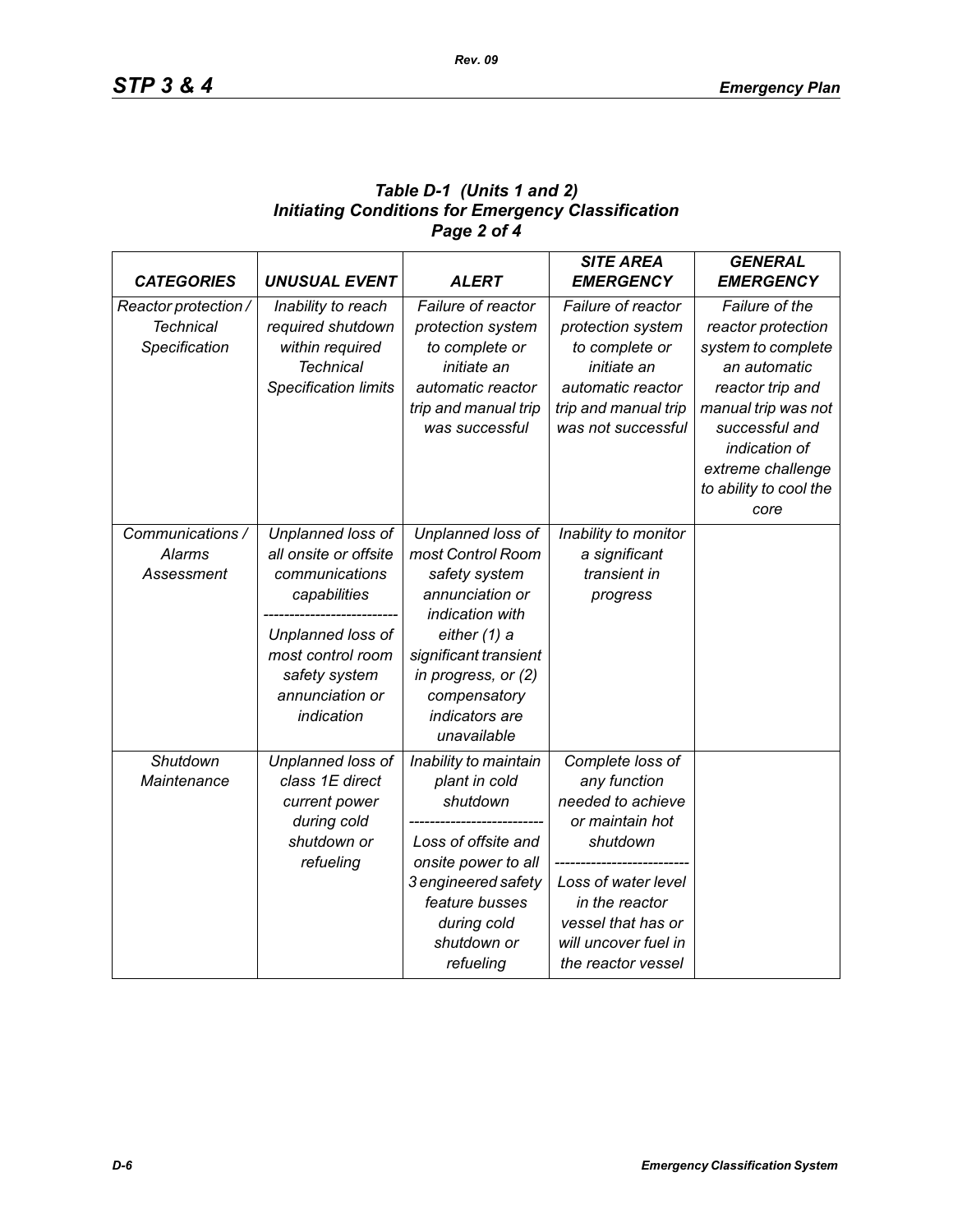| Table D-1 (Units 1 and 2)                                 |
|-----------------------------------------------------------|
| <b>Initiating Conditions for Emergency Classification</b> |
| Page 3 of 4                                               |

| <b>CATEGORIES</b>       | <b>UNUSUAL EVENT</b> | <b>ALERT</b>              | <b>SITE AREA</b><br><b>EMERGENCY</b> | <b>GENERAL</b><br><b>EMERGENCY</b> |
|-------------------------|----------------------|---------------------------|--------------------------------------|------------------------------------|
| Radiological            | Unplanned release    | Unplanned release         | Radiological                         | Radiological                       |
| release                 | above limits for 60  | significantly above       | release which may                    | release which                      |
|                         | minutes              | limits                    | approach                             | would result in                    |
|                         |                      |                           | environmental                        | doses at or above                  |
|                         |                      |                           | protection agency                    | environmental                      |
|                         |                      |                           | protective action                    | protection agency                  |
|                         |                      |                           | guidelines                           | protective action                  |
|                         |                      |                           |                                      | guidelines                         |
| <b>Radiation levels</b> | Unexpected           | Release of                | Unexpected                           | Unexpected                         |
|                         | increase in plant    | radioactive material      | increases in                         | increase in                        |
|                         | radiation levels or  | or increase in            | containment                          | containment                        |
|                         | airborne             | radiation levels that     | radiation levels                     | radiation levels                   |
|                         | concentrations       | impedes operation         | (100 rem/hour)                       | (1000 rem/hour)                    |
|                         |                      | of systems required       |                                      |                                    |
|                         |                      | to maintain safe          |                                      |                                    |
|                         |                      | operation or to           |                                      |                                    |
|                         |                      | establish or              |                                      |                                    |
|                         |                      | maintain cold             |                                      |                                    |
|                         |                      | shutdown                  |                                      |                                    |
|                         |                      | Major damage to           |                                      |                                    |
|                         |                      | <i>irradiated fuel or</i> |                                      |                                    |
|                         |                      | loss of water level       |                                      |                                    |
|                         |                      | that has or will          |                                      |                                    |
|                         |                      | result in uncovering      |                                      |                                    |
|                         |                      | of irradiated fuel        |                                      |                                    |
|                         |                      | outside of the            |                                      |                                    |
|                         |                      | reactor vessel            |                                      |                                    |
| Fire/explosion          | Fire or explosion in | Fire or explosion in      |                                      |                                    |
|                         | the protected area   | a vital area              |                                      |                                    |
|                         | or switchyard which  | potentially affecting     |                                      |                                    |
|                         | affects normal       | safe shutdown or          |                                      |                                    |
|                         | operation            | decay heat removal        |                                      |                                    |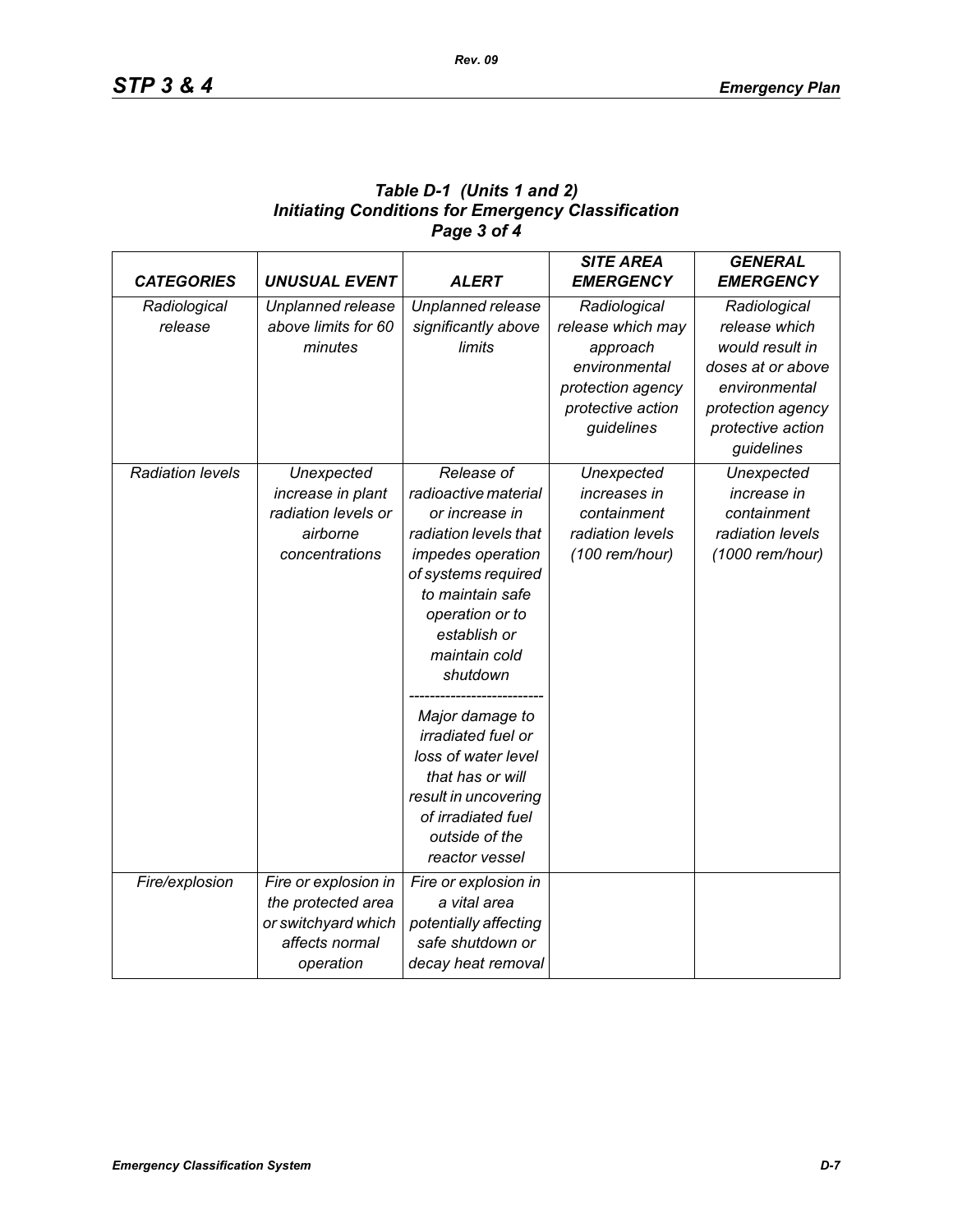# *Table D-1 (Units 1 and 2) Initiating Conditions for Emergency Classification Page 4 of 4*

| <b>CATEGORIES</b>                                                       | <b>UNUSUAL EVENT</b>                                                    | <b>ALERT</b>                                                                            | <b>SITE AREA</b><br><b>EMERGENCY</b>                                                                                            | <b>GENERAL</b><br><b>EMERGENCY</b>                                                             |
|-------------------------------------------------------------------------|-------------------------------------------------------------------------|-----------------------------------------------------------------------------------------|---------------------------------------------------------------------------------------------------------------------------------|------------------------------------------------------------------------------------------------|
| Security                                                                | Confirmed security<br>event which<br>indicates a                        | Security event in<br>the protected area                                                 | Security event in<br>the Vital Area                                                                                             | Security event<br>resulting in loss of<br>physical control of                                  |
|                                                                         | potential<br>degradation in the<br>level of safety of<br>the plant      | Notification of an<br>airborne attack<br>threat                                         | Site attack                                                                                                                     | the facility                                                                                   |
|                                                                         |                                                                         | Notification of<br>hostile action within<br>the owner<br>controlled area                |                                                                                                                                 |                                                                                                |
| Toxic /Flammable<br>gas                                                 | Toxic/Flammable<br>gases affecting<br>plant operation                   | Toxic /Flammable<br>gases potentially<br>affecting safe<br>operation                    |                                                                                                                                 |                                                                                                |
| Natural or<br>destructive<br>phenomena<br>affecting plant vital<br>area | Natural or<br>destructive<br>phenomena<br>affecting plant<br>operations | Natural or<br>destructive<br>phenomena<br>potentially affecting<br>safe plant operation |                                                                                                                                 |                                                                                                |
| Control Room<br>evacuation                                              |                                                                         | <b>Control Room</b><br>evacuation                                                       | <b>Control Room</b><br>evacuation                                                                                               | <b>Control Room</b><br>evacuation and<br>plant control cannot<br>be established                |
| <b>Miscellaneous</b><br>events                                          | <b>Miscellaneous</b><br>events affecting<br>plant operations            | <b>Miscellaneous</b><br>events potentially<br>affecting safe plant<br>operations        | <b>Miscellaneous</b><br>events affect the<br>ability to shutdown<br>the plant or<br>maintain it in a safe<br>shutdown condition | <b>Miscellaneous</b><br>events which may<br>potentially result in<br>a hazard to the<br>public |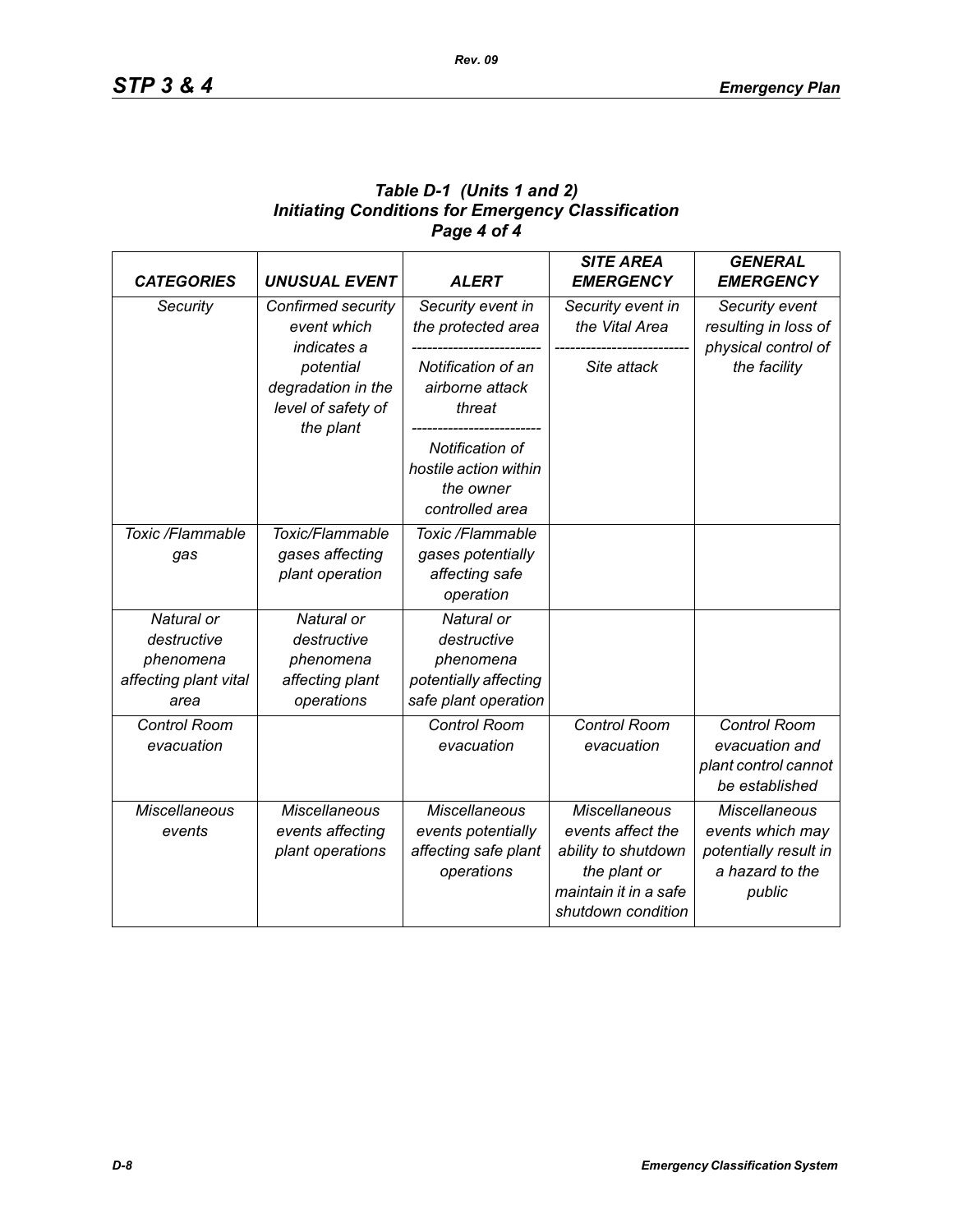### **Table D-2 (Units 3 and 4) Initiating Conditions for Emergency Classification Page 1 of 4**

**NOTE**

The following GENERALIZED initiating conditions describe entry into the four emergency classifications for each category. Refer to Emergency Plan Implementing Procedures for Emergency Classification for the SPECIFIC initiating conditions, plant parameter values and Emergency Action Levels.

| <b>UNUSUAL EVENT</b>                                                                                 | <b>ALERT</b>                                                                                 | <b>SITE AREA</b><br><b>EMERGENCY</b>                                               | <b>GENERAL</b><br><b>EMERGENCY</b>                                                                                                    |
|------------------------------------------------------------------------------------------------------|----------------------------------------------------------------------------------------------|------------------------------------------------------------------------------------|---------------------------------------------------------------------------------------------------------------------------------------|
| CU1 - RCS leakage.                                                                                   | CA1 - Loss of RCS/RPV<br>inventory with irradiated<br>fuel in the RPV.                       | CS1 - Loss of RPV<br>inventory affecting core<br>decay heat removal<br>capability. | CG1 - Loss of RPV<br>inventory affecting fuel<br>clad integrity with<br>containment challenged<br>with irradiated fuel in the<br>RPV. |
| CU2 - Unplanned loss of<br>RCS inventory with<br>irradiated fuel in the<br>RPV.                      |                                                                                              |                                                                                    |                                                                                                                                       |
| <b>CU3 - Loss of all off-site</b><br>AC Power to emergency<br>busses for greater than<br>15 minutes. | <b>CA3 - Loss of all off-site</b><br>and all on-site AC power<br>to emergency busses.        |                                                                                    |                                                                                                                                       |
| CU4 - Unplanned loss of<br>decay heat removal<br>capability with irradiated<br>fuel in the RPV.      | CA4 - Inability to<br>maintain plant in cold<br>shutdown with irradiated<br>fuel in the RPV. |                                                                                    |                                                                                                                                       |
| <b>CU6 - Unplanned loss of</b><br>all on-site or off-site<br>communications<br>capabilities.         |                                                                                              |                                                                                    |                                                                                                                                       |
| <b>CU7</b> - Unplanned loss of<br>required DC power for<br>greater than 15 minutes.                  |                                                                                              |                                                                                    |                                                                                                                                       |
| <b>CU8 - Inadvertent</b><br>criticality.                                                             |                                                                                              |                                                                                    |                                                                                                                                       |

Recognition Category C - Cold Shutdown/Refueling System Malfunctions (cont.)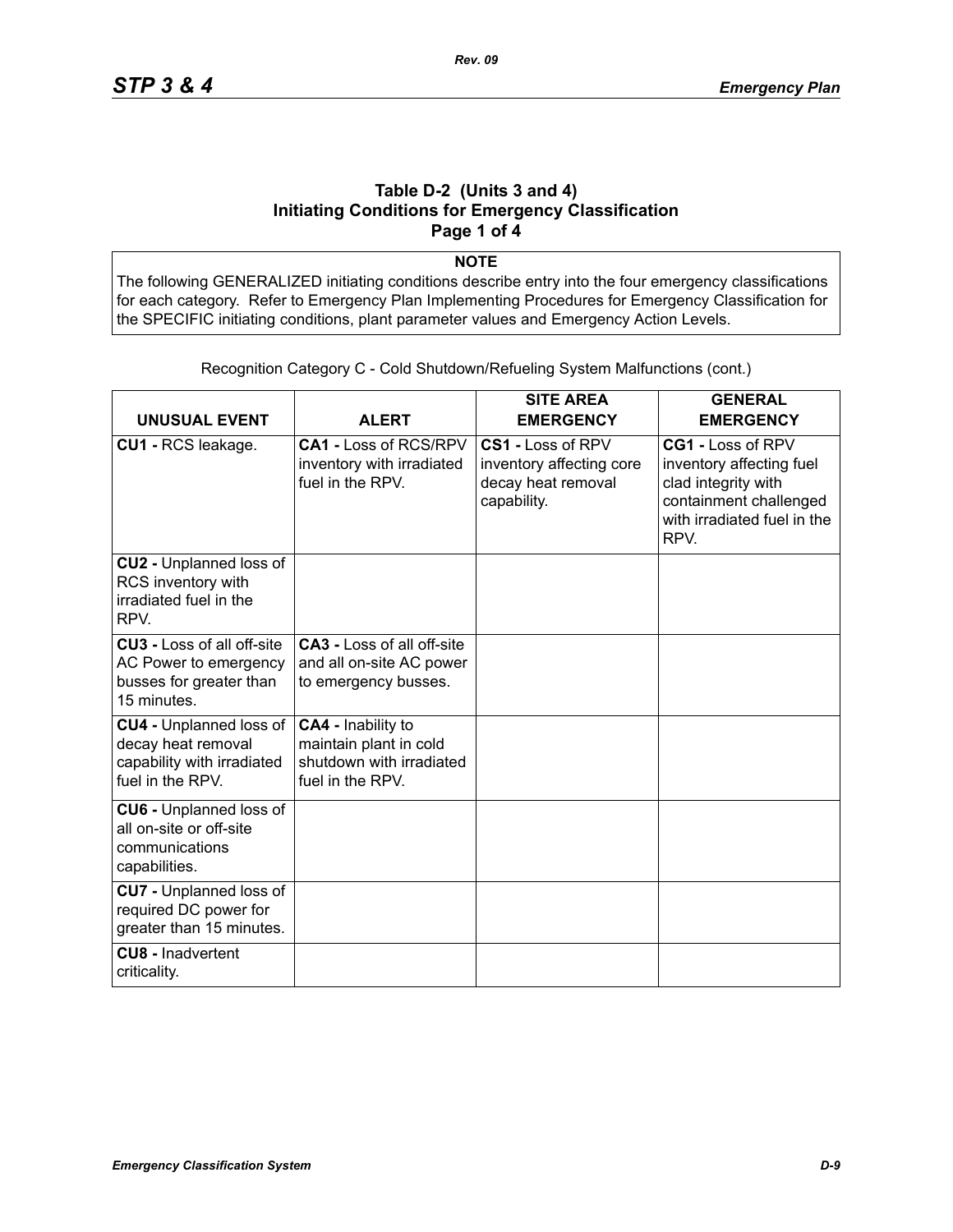# **Table D-2 (Units 3 and 4) Initiating Conditions for Emergency Classification Page 2 of 4**

#### Recognition Category F - Fission Product Barriers

| <b>UNUSUAL EVENT</b>                                             | <b>ALERT</b>                                                          | <b>SITE AREA</b><br><b>EMERGENCY</b>                       | <b>GENERAL</b><br><b>EMERGENCY</b>                                                  |
|------------------------------------------------------------------|-----------------------------------------------------------------------|------------------------------------------------------------|-------------------------------------------------------------------------------------|
| <b>FU1-</b> Any loss or any<br>potential loss of<br>containment. | FA1- Any loss or any<br>potential loss of either<br>fuel clad or RCS. | <b>FS1-</b> Loss or potential<br>loss of any two barriers. | FG1- Loss of any two<br>barriers and loss or<br>potential loss of third<br>barrier. |

#### Recognition Category H - Hazards and Other Conditions Affecting Plant Safety

| <b>UNUSUAL EVENT</b>                                                                                                                                                     | <b>ALERT</b>                                                                                                                                                                                                                                              | <b>SITE AREA</b><br><b>EMERGENCY</b>                        | <b>GENERAL</b><br><b>EMERGENCY</b>                                                         |
|--------------------------------------------------------------------------------------------------------------------------------------------------------------------------|-----------------------------------------------------------------------------------------------------------------------------------------------------------------------------------------------------------------------------------------------------------|-------------------------------------------------------------|--------------------------------------------------------------------------------------------|
| HU1- Natural or<br>destructive phenomena<br>affecting the Protected<br>Area.                                                                                             | <b>HA1-</b> Natural or<br>destructive phenomena<br>affecting a plant Vital<br>Area.                                                                                                                                                                       |                                                             |                                                                                            |
| <b>HU2-</b> Fire within<br>Protected Area boundary<br>not extinguished in less<br>than 15 minutes of<br>detection or explosion<br>within the Protected Area<br>Boundary. | HA2- Fire or explosion<br>affecting the operability<br>of plant safety systems<br>required to establish or<br>maintain safe shutdown.                                                                                                                     |                                                             |                                                                                            |
| HU3- Release of toxic,<br>corrosive, asphyxiant, or<br>flammable gases<br>deemed detrimental to<br>normal plant operations.                                              | <b>HA3-</b> Access to a Vital<br>Area is prohibited due to<br>release of toxic,<br>corrosive, asphyxiant or<br>flammable gases which<br>jeopardizes operation of<br>systems required to<br>maintain safe operations<br>or safely shutdown the<br>reactor. |                                                             |                                                                                            |
| <b>HU4- Confirmed security</b><br>condition or threat which<br>indicates a potential<br>degradation in the level<br>of safety of the plant.                              | <b>HA4-</b> Hostile action<br>within the Owner<br>Controlled Area or<br>airborne attack threat.                                                                                                                                                           | <b>HS4-</b> Hostile action<br>within the Protected<br>Area. | <b>HG1-</b> Hostile action<br>resulting in loss of<br>physical control of the<br>facility. |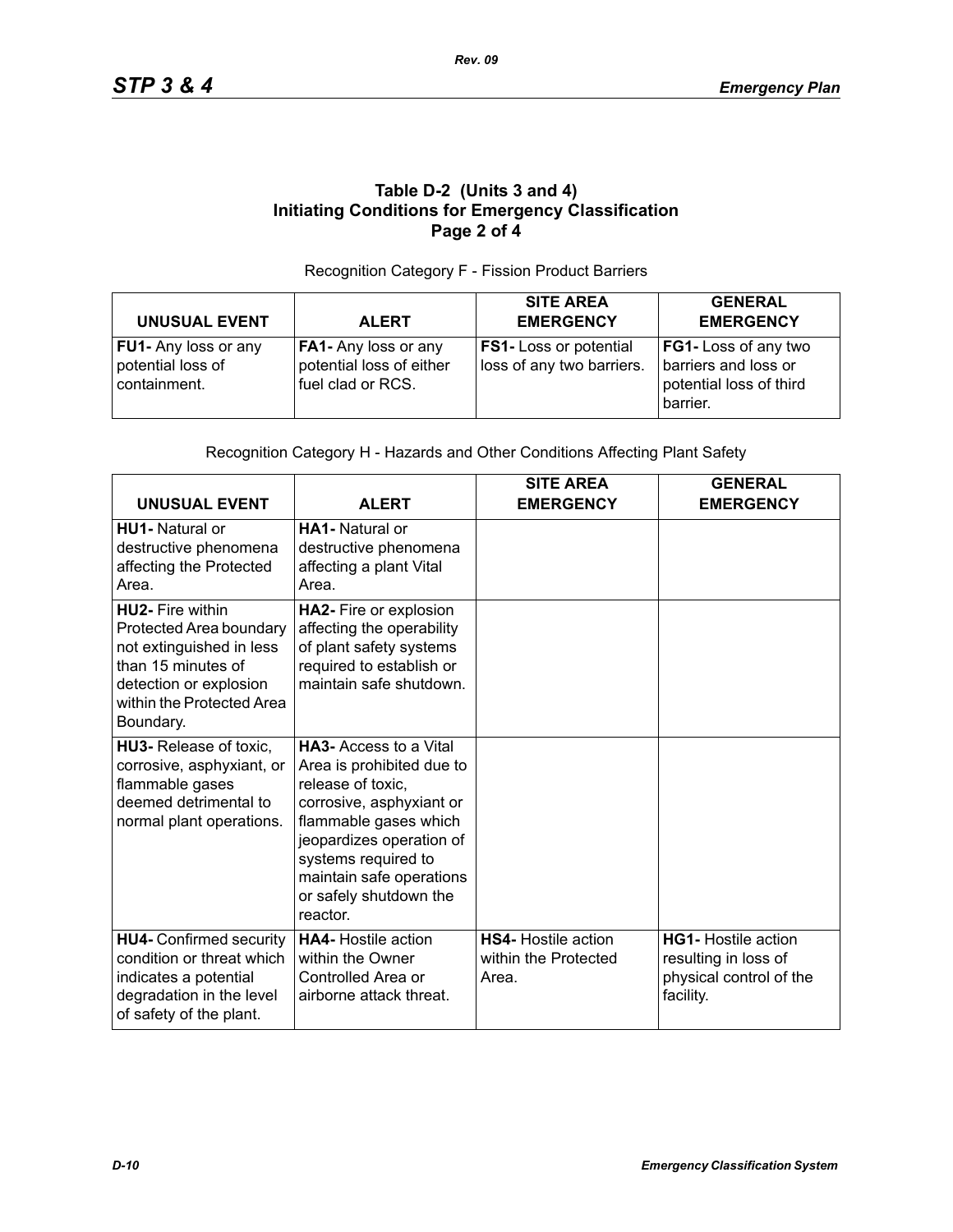# **Table D-2 (Units 3 and 4) Initiating Conditions for Emergency Classification Page 3 of 4**

Recognition Category H - Hazards and Other Conditions Affecting Plant Safety (Continued)

| <b>UNUSUAL EVENT</b>                                                                                                                       | <b>ALERT</b>                                                                                                                                 | <b>SITE AREA</b><br><b>EMERGENCY</b>                                                                                                                    | <b>GENERAL</b><br><b>EMERGENCY</b>                                                                                                             |
|--------------------------------------------------------------------------------------------------------------------------------------------|----------------------------------------------------------------------------------------------------------------------------------------------|---------------------------------------------------------------------------------------------------------------------------------------------------------|------------------------------------------------------------------------------------------------------------------------------------------------|
| <b>HU5-</b> Other conditions<br>existing which in the<br>judgment of the<br><b>Emergency Director</b><br>warrant declaration of a<br>NOUE. | <b>HA6-</b> Other conditions<br>existing which in the<br>judgment of the<br><b>Emergency Director</b><br>warrant declaration of an<br>Alert. | <b>HS3-</b> Other conditions<br>existing which in the<br>judgment of the<br><b>Emergency Director</b><br>warrant declaration of<br>Site Area Emergency. | HG2- Other conditions<br>existing which in the<br>judgment of the<br><b>Emergency Director</b><br>warrant declaration of<br>General Emergency. |
|                                                                                                                                            | <b>HA5-</b> Control Room<br><b>Evacuation Has Been</b><br>Initiated.                                                                         | <b>HS2-</b> Control Room<br>Evacuation Has Been<br>Initiated and Plant<br>Control Cannot Be<br>Established.                                             |                                                                                                                                                |

Recognition Category R - Abnormal Radiation Levels/Radiological Effluents

|                                                                                                                                                                                                                            |                                                                                                                                                                                                                                  | <b>SITE AREA</b>                                                                                                                                                                                                            | <b>GENERAL</b>                                                                                                                                                                                                                                               |
|----------------------------------------------------------------------------------------------------------------------------------------------------------------------------------------------------------------------------|----------------------------------------------------------------------------------------------------------------------------------------------------------------------------------------------------------------------------------|-----------------------------------------------------------------------------------------------------------------------------------------------------------------------------------------------------------------------------|--------------------------------------------------------------------------------------------------------------------------------------------------------------------------------------------------------------------------------------------------------------|
| <b>UNUSUAL EVENT</b>                                                                                                                                                                                                       | <b>ALERT</b>                                                                                                                                                                                                                     | <b>EMERGENCY</b>                                                                                                                                                                                                            | <b>EMERGENCY</b>                                                                                                                                                                                                                                             |
| RU1 - Any unplanned<br>release of gaseous or<br>liquid radio-activity to the<br>environment that<br>exceeds two times the<br>radiological effluent<br><b>Technical</b><br>Specifications/ODCM for<br>60 minutes or longer. | RA1 - Any unplanned<br>release of gaseous or<br>liquid radioactivity to the<br>environment that<br>exceeds 200 times the<br><b>Radiological Effluent</b><br><b>Technical</b><br>Specifications/ODCM for<br>15 minutes or longer. | <b>RS1</b> - Off-site dose<br>resulting from an actual<br>or imminent release of<br>gaseous radioactivity<br>exceeds 100 mrem<br>TEDE or 500 mrem<br>thyroid CDE for the<br>actual or projected<br>duration of the release. | <b>RG1 - Off-site dose</b><br>resulting from an actual<br>or imminent release of<br>gaseous radioactivity<br>exceeds 1000 mrem<br>TEDE or 5000 mrem<br>Thyroid CDE for the<br>actual or projected<br>duration of the release<br>using actual<br>meteorology. |
| RU2 - Unexpected rise in<br>plant radiation.                                                                                                                                                                               | RA3 - Release of<br>radioactive material or<br>rise in radiation levels<br>within the facility that<br>impedes operation of<br>systems required to<br>maintain safe operations<br>or to establish or<br>maintain cold shutdown.  |                                                                                                                                                                                                                             |                                                                                                                                                                                                                                                              |
|                                                                                                                                                                                                                            | RA2 - Damage to<br>irradiated fuel or loss of<br>water level that has<br>resulted or will result in<br>the uncovering of<br>irradiated fuel outside<br>the reactor vessel.                                                       |                                                                                                                                                                                                                             |                                                                                                                                                                                                                                                              |